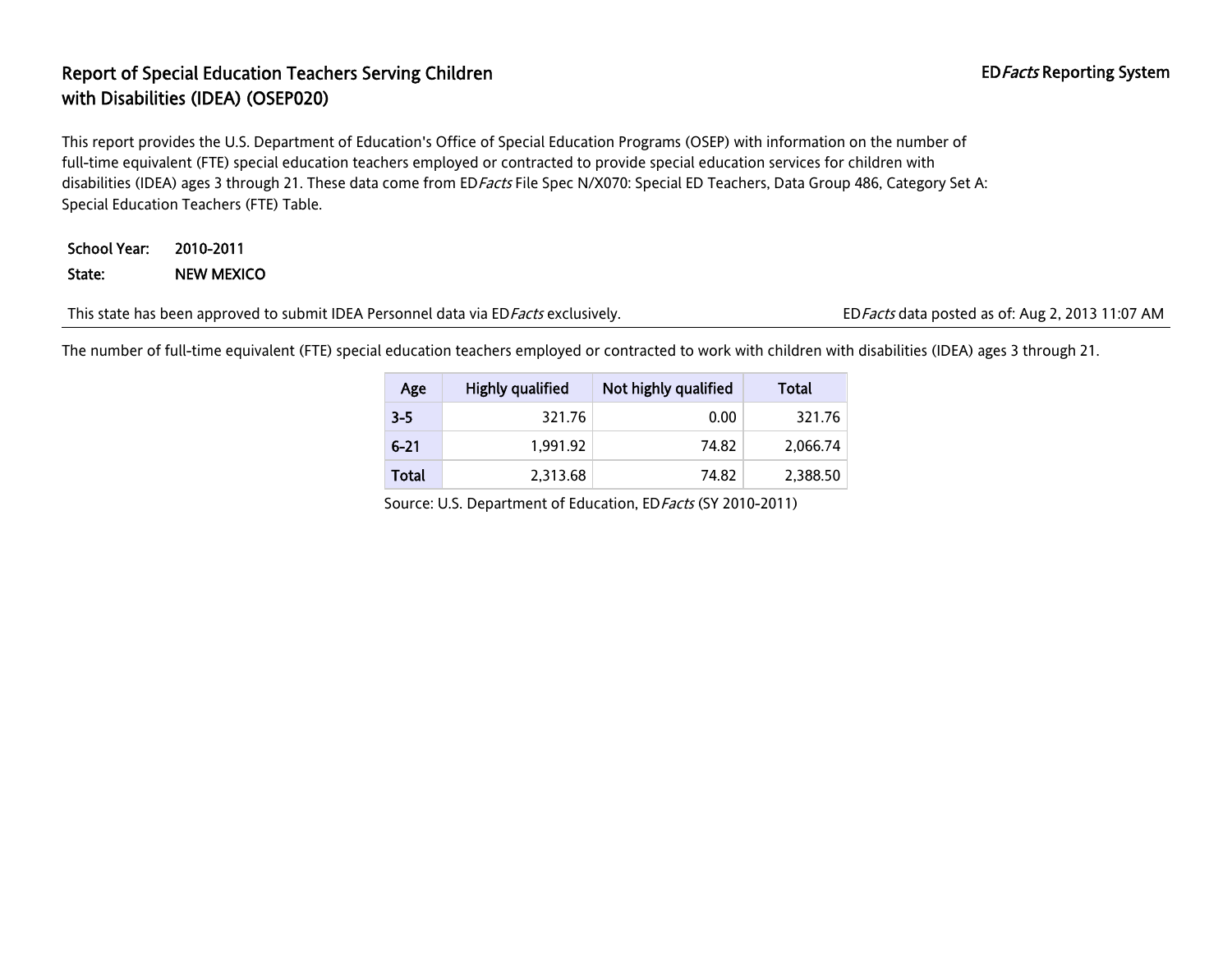### Report of Special Education Paraprofessionals Serving Children EDFacts Reporting System with Disabilities (IDEA) (OSEP021)

This report provides the U.S. Department of Education's Office of Special Education Programs (OSEP) with information on the number of full-time equivalent (FTE) paraprofessionals employed or contracted to work with children with disabilities (IDEA) ages 3 through 21. These data comes from EDFacts File Spec N/X112: Special ED Paraprofessionals. Data Group 647, Category Set A: Special Education Paraprofessionals (FTE) Table.

School Year: 2010-2011 State: NEW MEXICO

This state has been approved to submit IDEA Personnel data via ED Facts exclusively. EDFacts data posted as of: Aug 2, 2013 11:05 AM

The number of full-time equivalent (FTE) special education paraprofessionals employed or contracted to work with children with disabilities (IDEA) ages 3 through 21.

| Age      | Qualified | <b>Not Qualified</b> | Total    |
|----------|-----------|----------------------|----------|
| $3 - 5$  | 285.23    | 1.00                 | 286.23   |
| $6 - 21$ | 2.637.24  | 32.00                | 2.669.24 |
| Total    | 2.922.47  | 33.00                | 2,955.47 |

Source: U.S. Department of Education, EDFacts (SY 2010-2011)